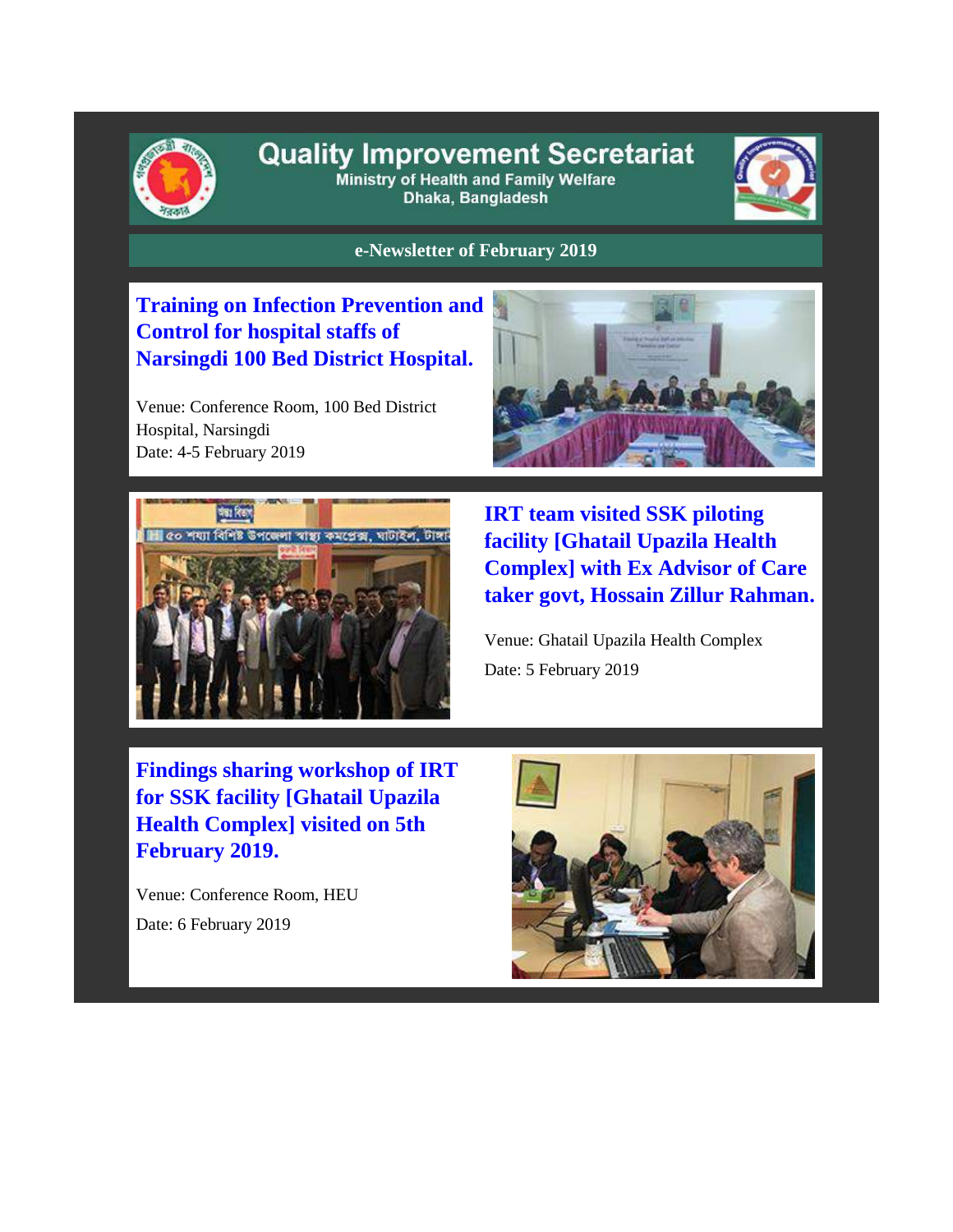

# **Advocacy Workshop on Quality Improvement for Manikganj, Faridpur and Madaripur Districts.**

Venue: Conference Room, CIRDAP, Dhaka Date: 11 February 2019

### **District Quality Improvement Committee meeting at Civil Surgeon Officer, Bagerhat.**

Venue: Civil Surgeon Office, Bagerhat. Date: 11 February 2019





**District Hospital Quality Improvement Committee meeting at 250 Bed General Hospital, Kushtia.**

Venue: Bed General Hospital, Kushtia. Date: 12 February 2019

# **District Quality Improvement Committee meeting at Civil Surgeon Officer, Kushtia.**

Venue: Civil Surgeon Officer, Kushtia. Date: 12 February 2019

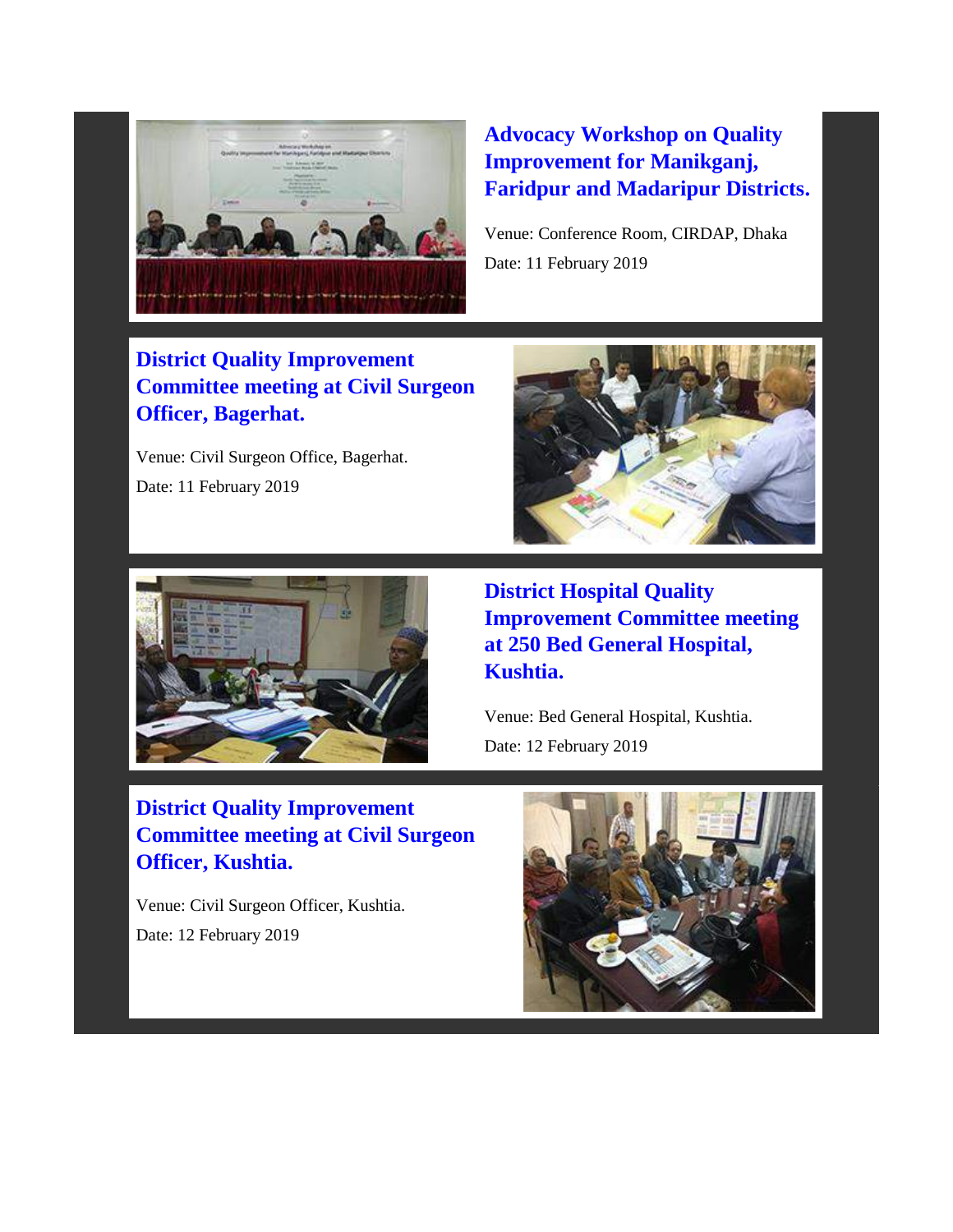

# **PDCA review meeting at Shaheed Suhrawardy Medical College and Hospital.**

Venue: Conference Room, ShSMCH Date: 12 February 2019

**Orientation for Quality Improvement Divisional Coordinators on QIS tools and Checklists.**

Venue: Conference Room, HEU Date: 13 February 2019





**District Hospital Quality Improvement Committee meeting held in 250 Bed General Hospital, Magura.**

Venue: 250 Bed General Hospital, Magura. Date: 14 February 2019

**Review Workshop on PDCA Cycles for Narsingdi District of RMNCAH Quality Improvement (QI) Framework Piloting.**

Venue: Conference Room, HEU Date: 14 February 2019

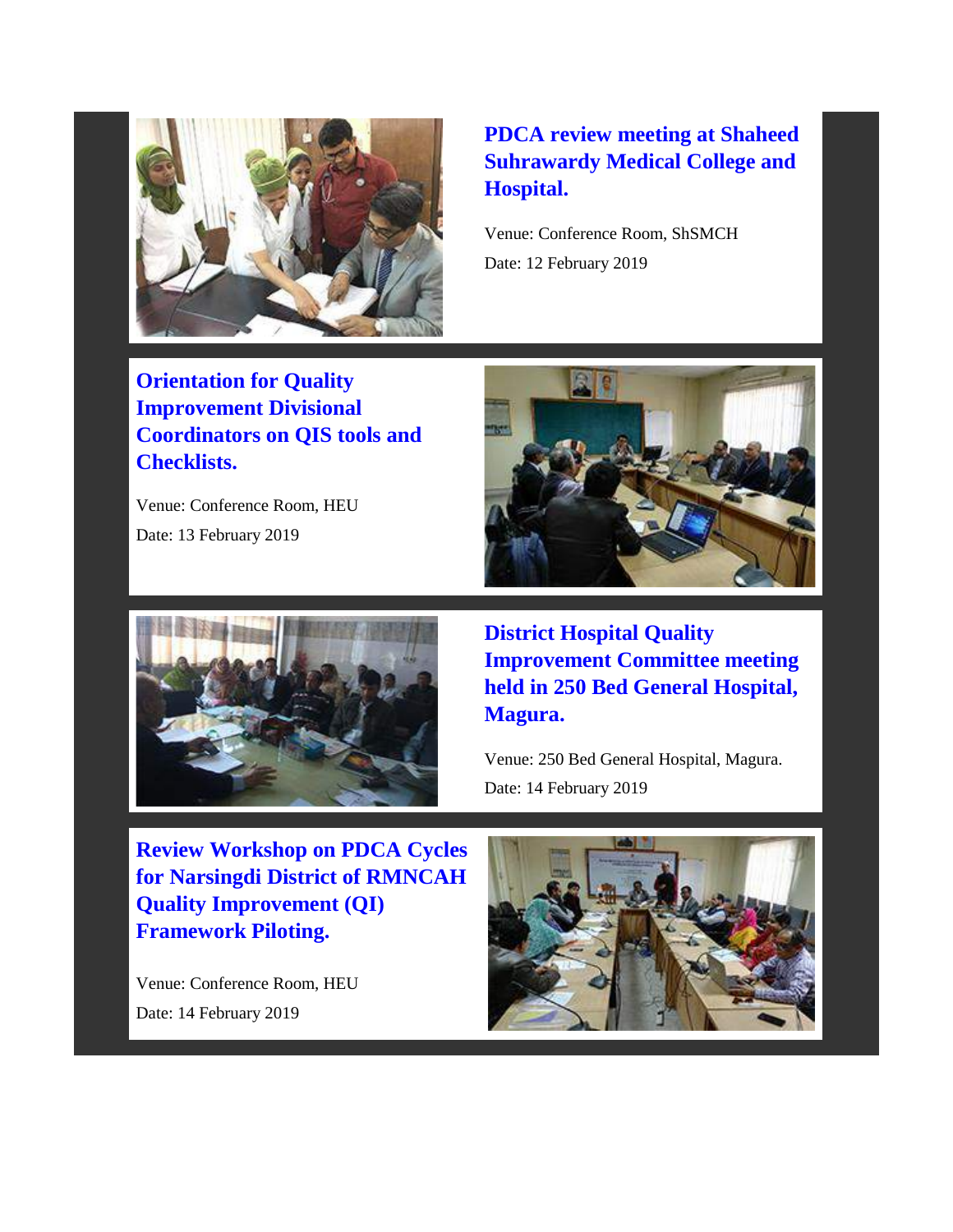

## **Launching workshop of Community Participation for Quality Improvement in Manikganj District Hospital.**

Chief Guest: Zahid Maleque MP, Honorable Minister, MoHFW. Venue: Manikganj District Hospital Date: 17 February 2019

# **PDCA review meeting at Dhaka Medical College and Hospital.**

Venue: Conference Room, Dhaka Medical College and Hospital. Date: 18 February 2019





### **Dissemination on "Patient Satisfaction Survey".**

Venue: Conference Room, [Bangladesh Medical Association](http://bma.org.bd/) (BMA) Date:19 February 2019

**Training of Trainers (TOT) on 5S for three districts (Manikganj, Faridpur, Madaripur) of Dhaka Division.**

Venue: FARS Hotel and Resorts, Dhaka Date: 19-20 February 2019

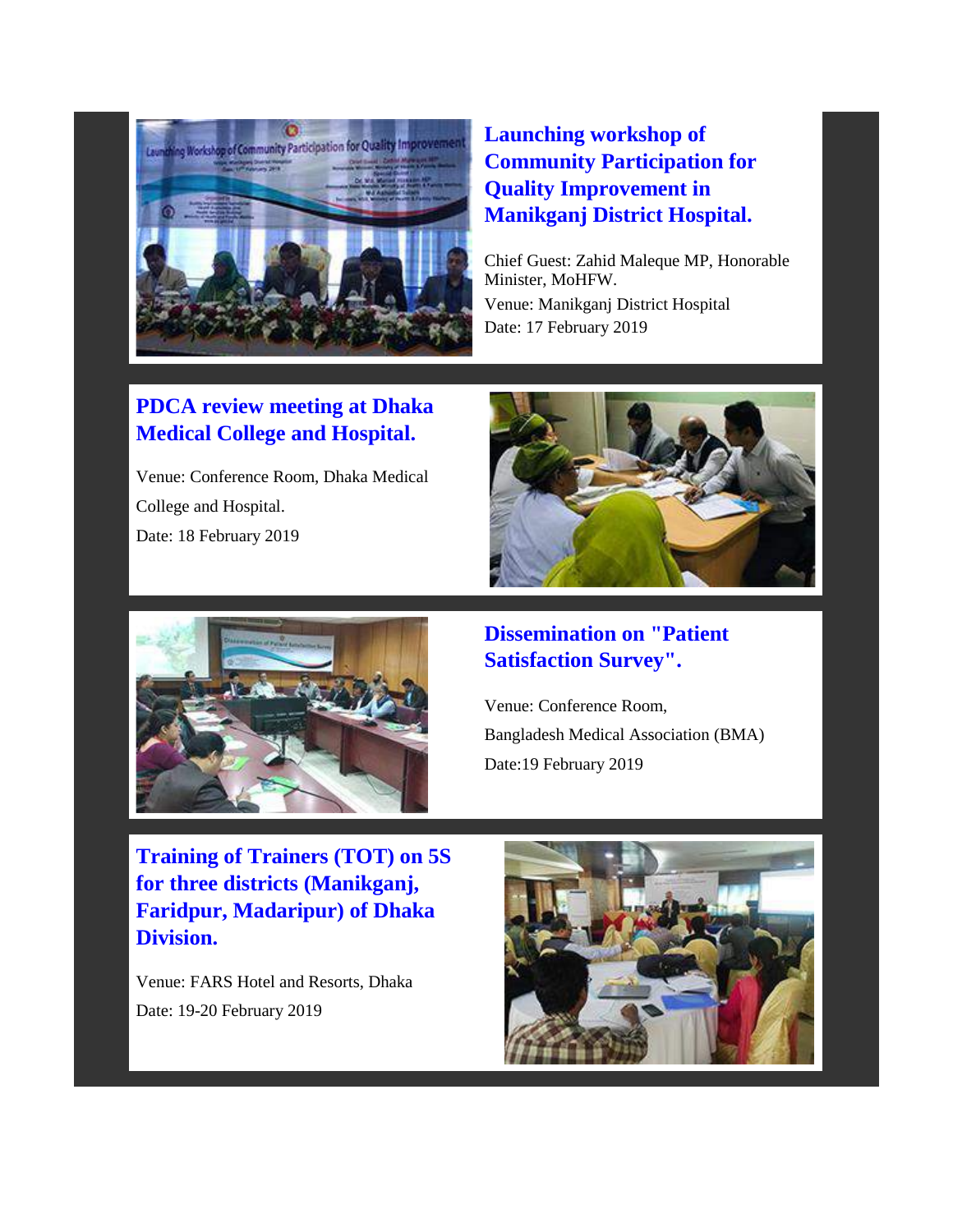

# **Community Support Committee meeting at 250 bed General Hospital, Jashore.**

Chaired by: respectable Mayor, Jashore Municipality. Venue: 250 bed General Hospital, Jashore. Date: 20 February 2019

**Meeting with International Centre for Diarrhoeal Disease Research, Bangladesh (icddr,b) for SSK evaluation survey.**

Venue: QIS Meeting Room, HEU Date: 24 February 2019





**2nd Planning meeting on Zero Maternal Death Initiative of Moulvibazar held in QIS.**

Venue: QIS Meeting Room, HEU Date: 24 February 2019

**Meeting regarding MPDSR video clip preparation with SCI MaMonir – MNCSP team and Creative Media team in QIS.**

Venue: QIS Meeting Room, HEU Date: 26 February 2019

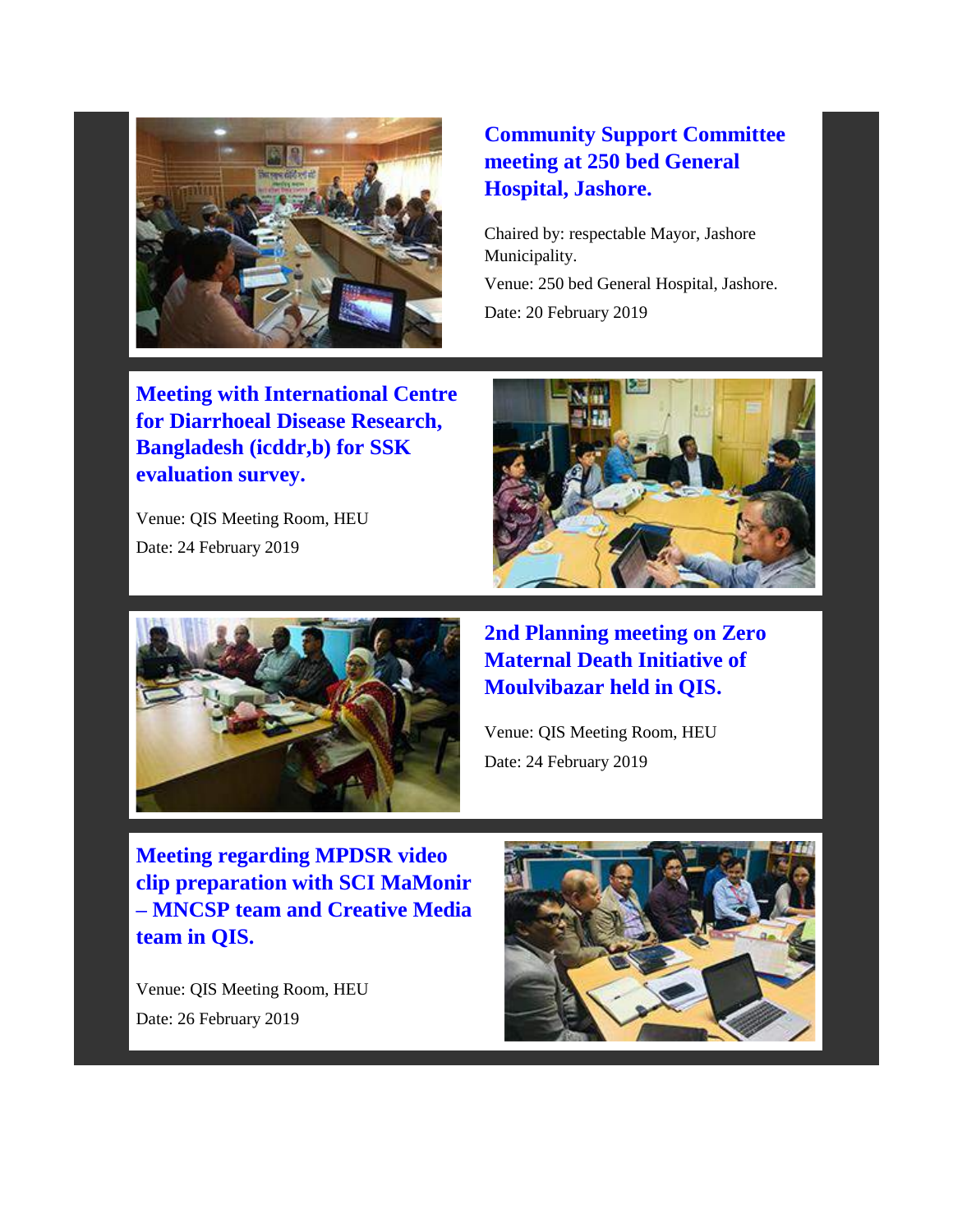

**Operation Theatre focused PDCA planning meeting in Dhaka Medical College and Hospital (DMCH) on 26th February.**

Venue: Mini Conference Room, DMCH Date: 26 February 2019

**5th Video Conference on monitoring and evaluation of MPDSR activities in 7 districts (Noakhali, Laxmipur, Netrokona, Sylhet, Sunamganj, Habiganj and Bandarban districts).** 

Venue: Conference room DGHS, EPI Bhabon, Mohakhali.

Date: 26-28 February 2019





**Workshop on Quality Improvement initiatives through Plan-Do-Check-Act (PDCA) in selected Community Participated Facilities.**

Venue: BRAC CDM Savar, Dhaka Date: 26-28 February 2019

Planning and Edited by

Dr. Md. Aminul Hasan Deputy Director and Focal Person **Quality Improvement Secretariat**